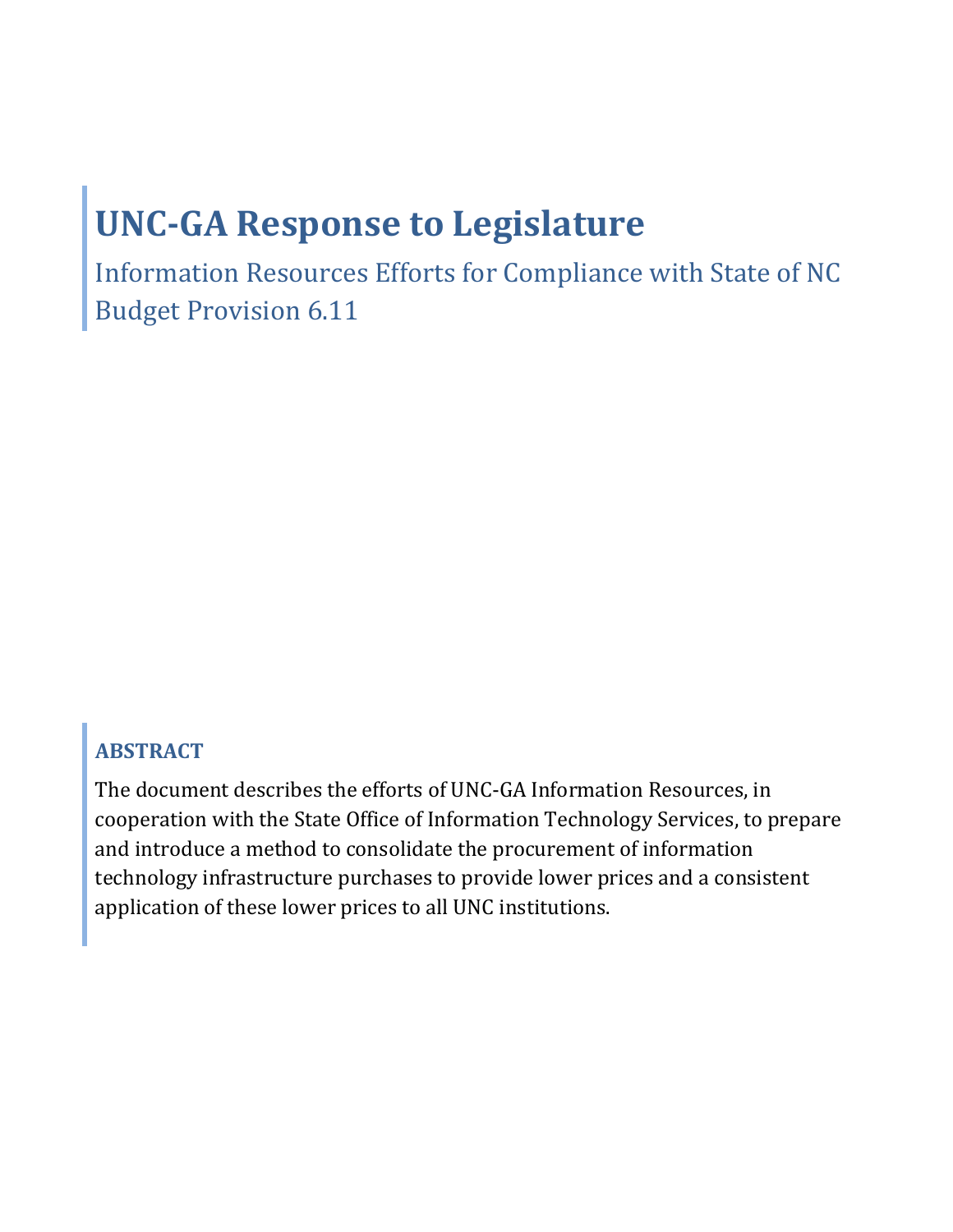**TABLE OF CONTENTS**

| <b>BACKGROUND</b>                                                    | 3  |
|----------------------------------------------------------------------|----|
| <b>FOCUS ON CONSISTENT PRICING FOR ALL UNC INSTITUTIONS</b>          | 3  |
| <b>TOTAL COST OF OWNERSHIP (TCO) VS. PURCHASE PRICE</b>              | 3  |
| THE UNIVERSITY'S FOCUS ON THE STUDENT                                | 4  |
| <b>COOPERATION WITH STATE ITS</b>                                    | 4  |
| UNC-GA REQUIREMENT TO PURCHASE STANDARD CONFIGURATIONS               | 5  |
| <b>REPORTING RESULTS TO LEGISLATAVE IT OVERSIGHT COMMITTEE</b>       | 5  |
| <b>CENTRAL VENDOR CONTRACT REPOSITORY</b>                            | 5  |
| <b>SCIQUEST E-PROCUREMENT INITIATIVE</b>                             | 6  |
| <b>PRE-SCIQUEST PROCUREMENT EFFORTS</b>                              | 6  |
| <b>SUMMARY OF ACTIVITIES OF THE COMBINED PRICING INITIATIVE TEAM</b> | 6  |
| <b>ATTACHMENT "A"-MEMORANDUM OF UNDERSTANDING</b>                    | 8  |
| <b>ATTACHMENT "B"- DESKTOP RECOMMENDATIONS</b>                       | 13 |
| <b>ATTACHMENT "C"-SERVICE RECOMMENDATIONS</b>                        | 16 |
| <b>ATTACHMENT "D"- REPORT TO THE LEGISLATURE - CPI SAVINGS</b>       | 18 |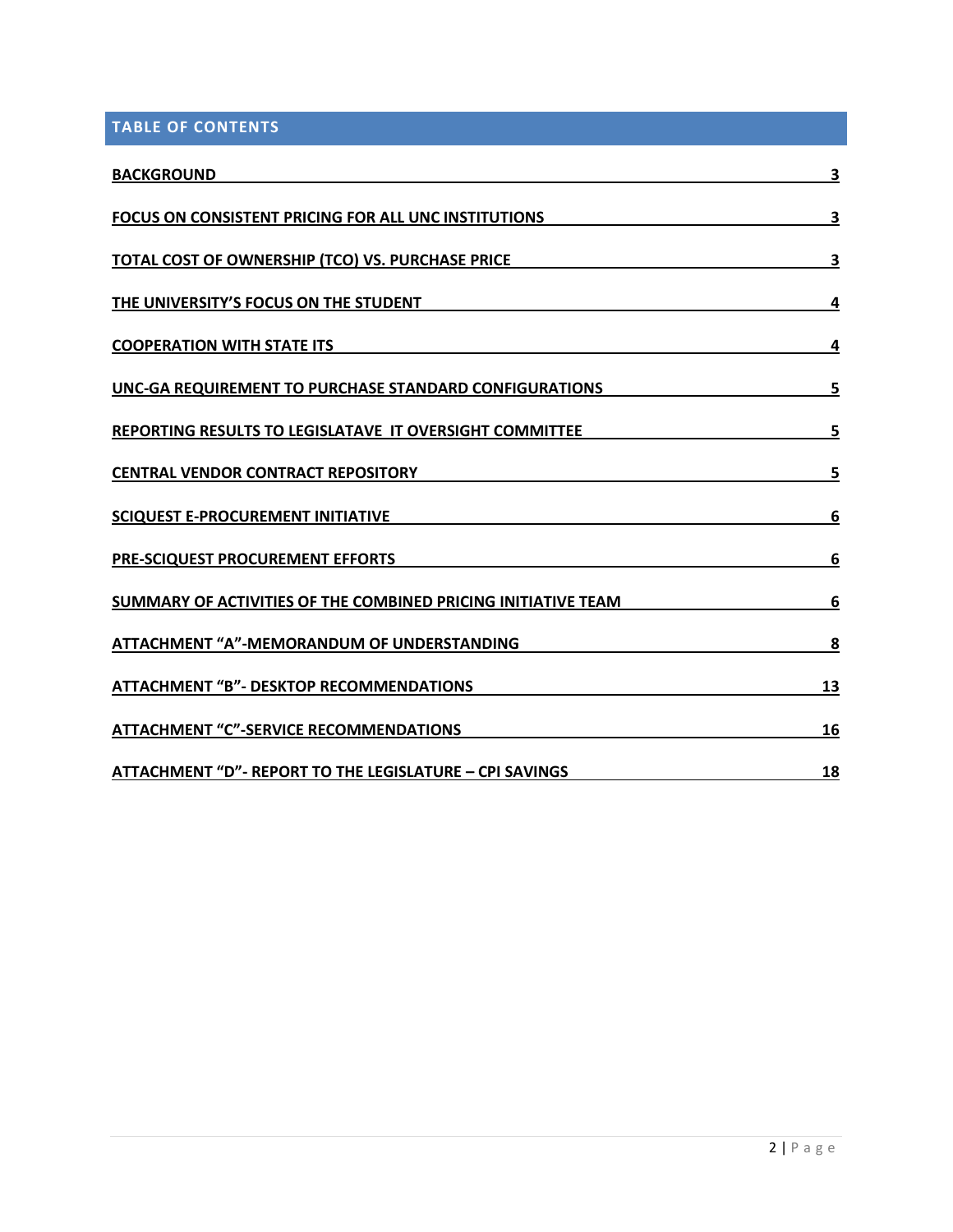**University of North Carolina – General Administration Information Resources (UNC-GA IR) Division Report to State Legislature – Response to Budget Provision 6.11 Current Efforts for Combined Pricing Initiatives (Bulk Purchasing) Information Technology Infrastructure**

## <span id="page-2-0"></span>**BACKGROUND**

In our current economic climate, the State of North Carolina has experienced significant revenue reductions that have required the University of North Carolina to reduce expenses. For many years, UNC has initiated cooperative and collaborative efforts to maximize the impact of the critical mass of the combined spending at our institutions. In these difficult economic times, the urgent need to reduce cost and/or duplication of efforts has prompted our UNC institutions to focus on improving existing collaborations and to seek new cooperative efforts to achieve even greater cost efficiencies. The following is a discussion of the most productive efforts to share costs and reduce expenses. One such cost saving initiative is the UNC Combined Pricing Initiative (CPI).

Under the auspices of the UNC CIO Council and in cooperation with the State of North Carolina Information Technology Service (State ITS), a Combined Pricing Task Group has been inaugurated to investigate and define a process to combine the purchasing power of the entire UNC system with the State of NC Executive Branch and to negotiate better prices and services for procurement of Personal Computers (PC) both the desktop and the laptop variety.

## <span id="page-2-1"></span>**FOCUS ON CONSISTENT PRICING FOR ALL UNC INSTITUTIONS**

The one overriding goal of the UNC Combined Pricing Initiative (CPI) is to utilize the aggregate purchasing power of the UNC system schools to obtain the best possible prices for IT infrastructure and provide these same prices for all UNC institutions regardless of size or location. In recent months, UNC-GA has monitored the Personal Computer (PC) Bulk Purchasing process employed by State ITS for the procurement of all desktop and laptop computers for the NC Executive Branch. The larger UNC campuses such as UNC Chapel Hill and North Carolina State University have demonstrated the ability to purchase PCs at the same or better prices than the those offered by the ITS Bulk Purchasing process. Unfortunately, these same PC prices are not available to our smaller or geographically remote UNC institutions such as UNC Ashville (UNCA). Hence, our primary focus for the UNC combined pricing effort is to ensure that all UNC schools experience the same low cost for PC purchases. In addition, another major objective of the CPI is to link its efforts with the State ITS bulk purchase to offer our PC vendors an even greater incentive to provide the maximum price discounts.

## <span id="page-2-2"></span>**TOTAL COST OF OWNERSHIP (TCO) VS. PURCHASE PRICE**

The initial purchase price of a PC is important as a cost savings measure but, for the efficient fiscal operation or our UNC institutions, a more important financial measure it the total cost of ownership. The Bulk Purchasing process employed by State ITS results in excellent initial purchase prices but it would be very difficult and less effective a procurement process if employed by the UNC system institutions. Rather than concentrate only on the initial purchase price, it is more efficient to view the TCO of the equipment over a four year period (four years is the typical replacement cycle for PC equipment). Included in the TCO would be the cost of service and support for the typical four year life of PC hardware.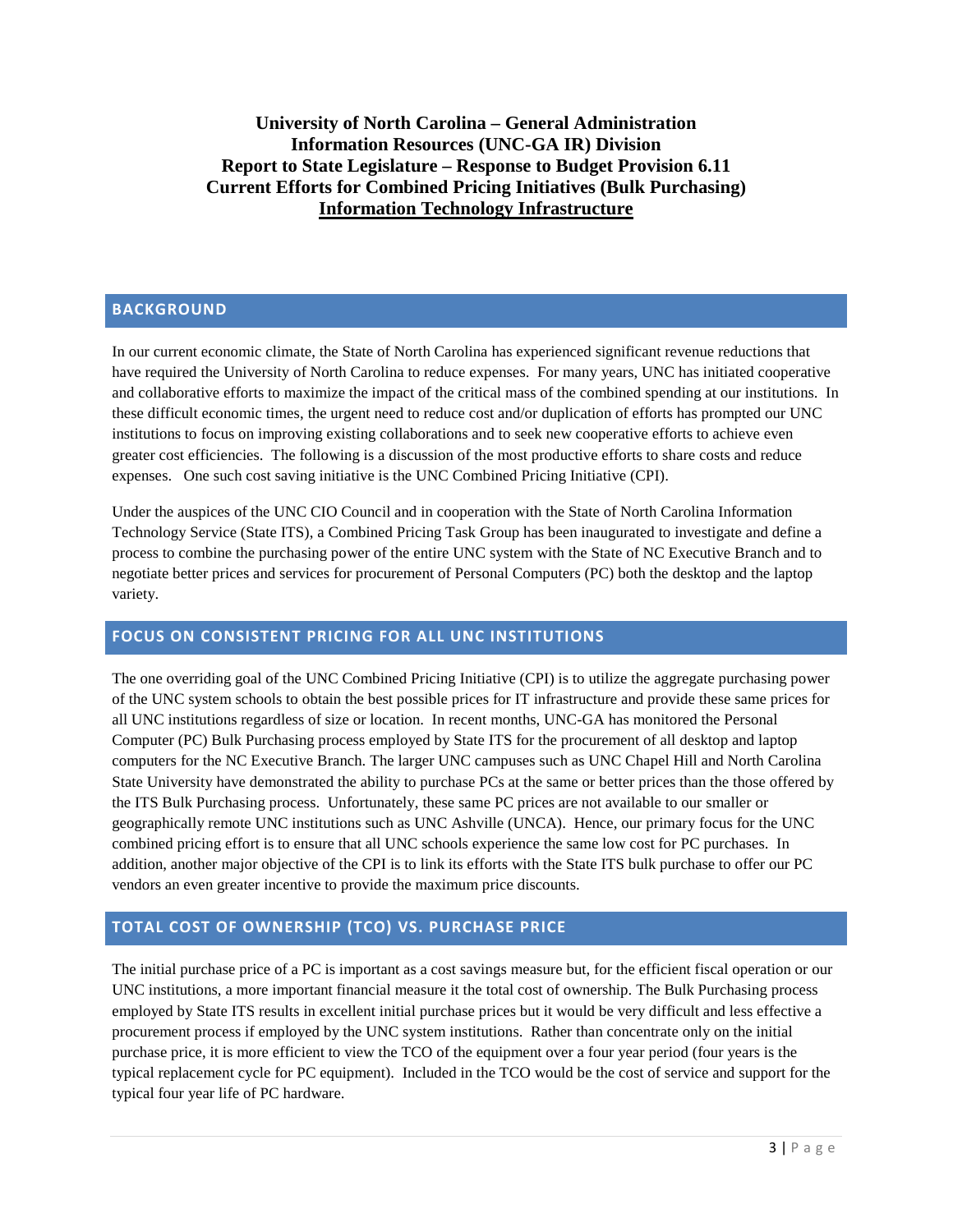UNC has a wide disparity in the size and complexity of its institutions and the "one-size-fits-all" approach to the purchase and support of PC hardware should not be applied at UNC. The procurement and support process employed by UNC Chapel Hill (CH) should be markedly different than the process employed by UNC Ashville. Some of the variables in how each institution would choose to procure and service PC hardware include: Length of Warrantee, Insurance (theft and damage), Pre-loaded Images, Spare Parts Inventory, Loaner Machines, etc. In our example, UNC-CH may require a minimum warrantee period of one year as it can afford to employ IT staff to service the PC hardware but a smaller school such as UNCA might choose to purchase the maximum warrantee period as it will always be reliant upon the vendor to service damaged and malfunctioning equipment.

To meet the needs of the large as well as the small UNC institutions, the CPI procurement process is designed to meet the primary objective of providing an identical base purchase price for all institutions. In addition, the process will provide a list of optional services that each institution may choose to elect at an additional cost. Hence, each campus will determine its own TCO for PC hardware and choose the preferred vendor that offers the most effective and efficient initial price combined with the four year cost of service and support.

## <span id="page-3-0"></span>**THE UNIVERSITY'S FOCUS ON THE STUDENT**

The primary factor differentiating University environments, from the homogenous administrative computing environments of other state agencies, is a student population that vastly outnumbers faculty and staff. When selecting computer models, 24 x 7 support for students must be considered while considering support costs for all University populations.

University students are a fairly unique user population with relatively high computing requirements for performance, durability and longevity. They tend to use their computers in a wide range of settings and for a number of vastly different tasks (writing papers, collecting data in labs, designing presentations, critiquing works of art, watching videos, listening to lectures and music, etc.). Students are four times more likely to require hardware repair than any other computer user population, yet they expect their computers to last longer than most other user populations. Computer models intended for student use tend toward more rugged, well engineered computers that are built to withstand the drops, spills and rough handling they receive from students.

While student computing requirements for performance, durability and longevity may be higher than the same requirements for faculty and staff, administrators can realize larger discount rates and achieve efficiencies in direct ITS support costs by offering the same computer models and support to all three user groups. Costs savings where they have the most impact, in the cost of IT support and reduced downtime for faculty, staff and students would not otherwise be achievable had the needs of faculty, staff and students been considered separately.

## <span id="page-3-1"></span>**COOPERATION WITH STATE ITS**

The State of NC has many opportunities for collaboration among its various entities and UNC has an excellent working relationship with the Office of Information Technology Service (ITS). In addition to the combined pricing initiative associated with the purchase of Personal Computers, there are efforts to consolidate purchasing arrangements for the archiving of e-Mail and other electronic documents, the effective use of floor space and environmental services at the State ITS Western Data Center, and the consolidation of Interactive Video Conference (IVC) services provided by State ITS with those offered by MCNC.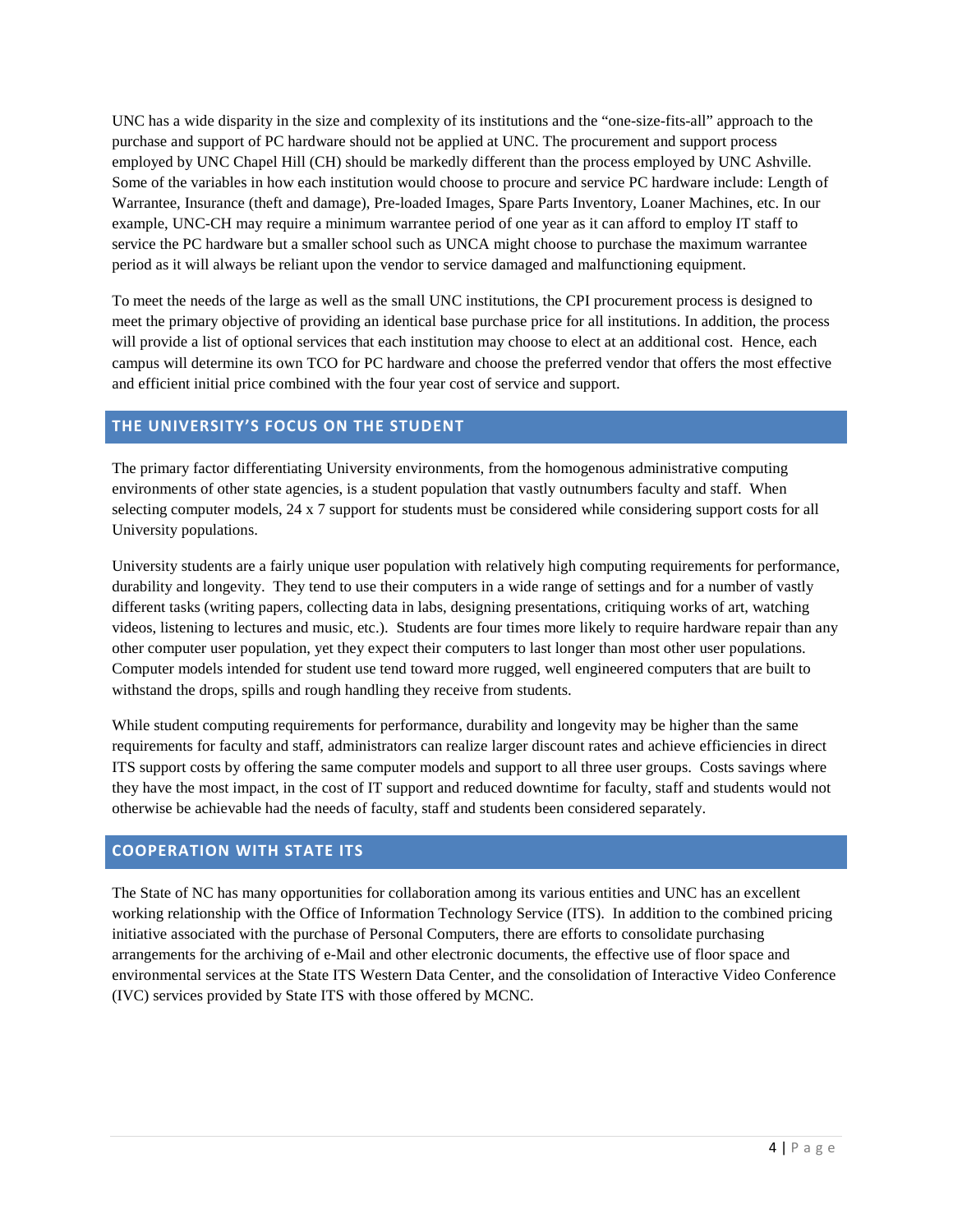## <span id="page-4-0"></span>**UNC-GA REQUIREMENT TO PURCHASE STANDARD CONFIGURATIONS**

The UNC CIO Council has agreed to the following requirements for participation in the UNC-GA Combined Pricing Initiative (CPI):

- For State appropriated funds, UNC institutions must procure MS/Window compliant PCs only from the approved "Preferred Vendors" (Apple products will be purchased elsewhere)
- UNC constituents have the flexibility to select and purchase from any of the vendors on the Preferred Vendor list but are required to use the PC Marketplace website
- PC hardware must be purchased from the inventory of standard hardware configurations with the following exception:
	- o If non-standard hardware configurations are required for use in special research, teaching, or administrative needs, the campus may allow exceptions for up to 20% of the total state appropriated funds expended on PC hardware within a given fiscal year (the allowable maximum of 20% will be reduced in future years)
	- o To procure non-standard hardware, a special exception must be requested. All UNC institutions must initiate an approved process for requesting the procurement of non-standard PC hardware.
	- o This exception approval process may differ for each institution but must be reviewed and agreed to by the UNC-GA CIO.

## <span id="page-4-1"></span>**REPORTING RESULTS TO LEGISLATAVE IT OVERSIGHT COMMITTEE**

Currently, State ITS produces a report which summarizes the cost savings achieved by its Bulk Purchasing process. The report is in the form of a spreadsheet (see Attachment "D") which compares the actual prices paid for the items included in the bulk purchase versus the amount that would have been paid had the individual purchases been completed using the State of NC's most recent competitive bid purchase contracts (STC 204A).

UNC-GA will produce a report, on the same frequency as the State ITS report, to demonstrate the actual purchase price for all PC items purchased through the CPI initiative. The UNC CPI report to the Legislature will mirror the State ITS report and demonstrate the actual cost versus the cost if each individual used the current State procurement contract (STC 204A or whatever is the most current).

## <span id="page-4-2"></span>**CENTRAL VENDOR CONTRACT REPOSITORY**

For several years, UNC-GA IR has served as a central contracting service for all major IT vendors (Oracle, Apple, Microsoft, Dell, Cisco, Red Hat, IBM, etc). These efforts have created an inventory of convenience contracts that allow our UNC institutions to negotiate individual procurements with vendors while working from the terms and conditions of central contract, which saves the time and effort of assuring compliance with the laws of North Carolina. UNC-GA IR manages a secure central website that details all of the system-wide vendor contracts. This is a valuable resource for our institutions and has saved a significant amount of staff work time through the availability of convenience contracts.

Currently, we are expanding and renewing these central contracts to offer more vendor services, particularly those for open source software and free outsourced functions. Recently, UNC has completed a contract with Google Corp. for their suite of free Google Applications for e-mail, calendaring and central document repository. In addition, UNC-GA IR is pursuing the similar contract with Microsoft for their suite of free application called MS/Live@edu. Upon completion of the Microsoft contract we will pursue additional open source and other free vendor software and services as needed.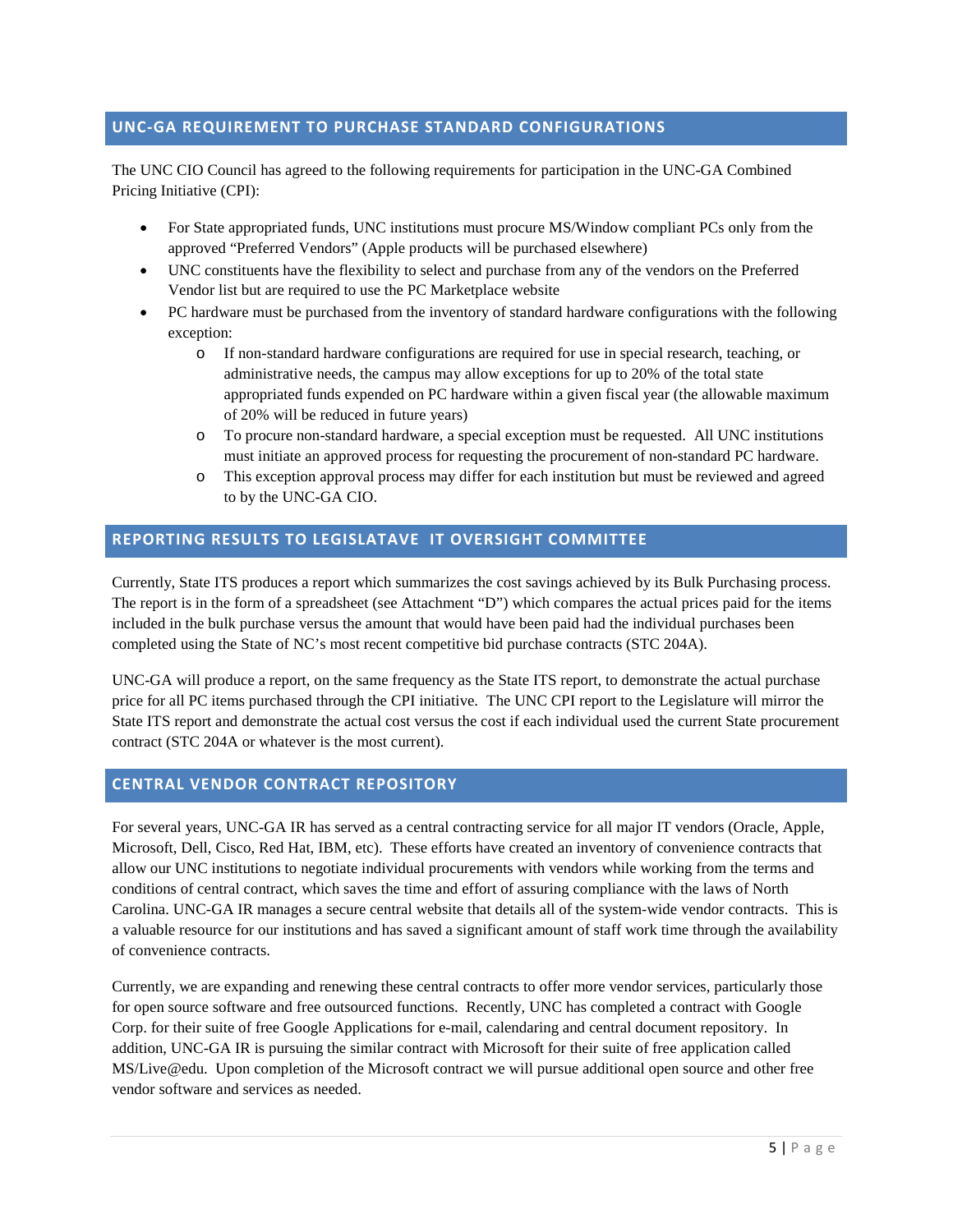## <span id="page-5-0"></span>**SCIQUEST E-PROCUREMENT INITIATIVE**

To employ the maximum use of the combined procurement cost efficiencies, a cooperative effort among UNC institutions was completed to define the requirements and investigate the most suitable e-Procurement vendor. The fourteen UNC institutions that use the Banner ERP system have entered into a joint contract with SciQuest Corporation for e-Procurement services. This cooperative effort to complete a vendor selection and contract negotiation has provided a significant reduction in both the initial implementation and annual operating costs of the SciQuest hosted e-Procurement services.

In addition, the combined annual spending of the fourteen institutions will provide UNC with significant leverage to negotiate the most favorable prices, terms, and conditions with all major vendors. This combined spending will be rolled up on a continuing basis so that our vendors will respond with lower prices to the advantage of the smaller institutions that have little or no negotiating leverage on their own.

## <span id="page-5-1"></span>**PRE-SCIQUEST PROCUREMENT EFFORTS**

It will require some amount of time before all of the UNC institutions have implemented and an additional period to collect and consolidate procurement data to assist in negotiating better pricing resulting. In this interim period, the UNC-GA IR contracts team will be pursuing new central contracts with vendors such as CDW-G. Rather than wait for added discounts, it is the plan to pursue all of our vendors that have a significant volume of business with UNC to get the maximum amount of pricing discounts that can be negotiated.

## <span id="page-5-2"></span>**SUMMARY OF ACTIVITIES OF THE COMBINED PRICING INITIATIVE TEAM**

## Combined Pricing Initiative (CPI) Task Group

- a. In a joint initiative with State Information Technology Services (ITS), the UNC CIOs formed a combined pricing task group to define a standard set of configurations for all personal computing (PC) hardware. The definition of these standard PC configurations is a critical element in negotiating prices and services (with the same PC vendors used by the State ITS) for the lowest possible costs to all UNC institutions.
- b. The combined pricing task group agreed on the standard configurations (including the necessary support services and equipment warrantees), and initiated negotiations with the State ITS qualified PC hardware vendors (Dell, Lenovo, and HP). These negotiations are expected to conclude by the end of March with memorandums of understanding for participating vendors signed in April 2010.
- c. A meeting was held with the State ITS Chief Information Officer (CIO), Jerry Fralick and an agreement was reached that the CPI process being prepared by UNC is compatible and synergistic with State ITS Bulk Purchasing. The major points of contact between the two separate procurement processes are:
	- i. Only PC vendors that are qualified by the State ITS competitive bid will be eligible as a preferred vendor for the UNC PCI procurement.
	- ii. The UNC preferred vendors must agree to a set of conditions described in a Memorandum of Understanding (see Attachment "A") which requires comparable PC prices for all UNC institutions.
	- iii. The base PC standard hardware configurations are to be defined by State ITS and enhanced by the UNC CPI definitions (see Attachment "B").
	- iv. A unique set of optional vendor support and services (see Attachment "C") differentiates the UNC CPI procurement process from State ITS bulk purchasing.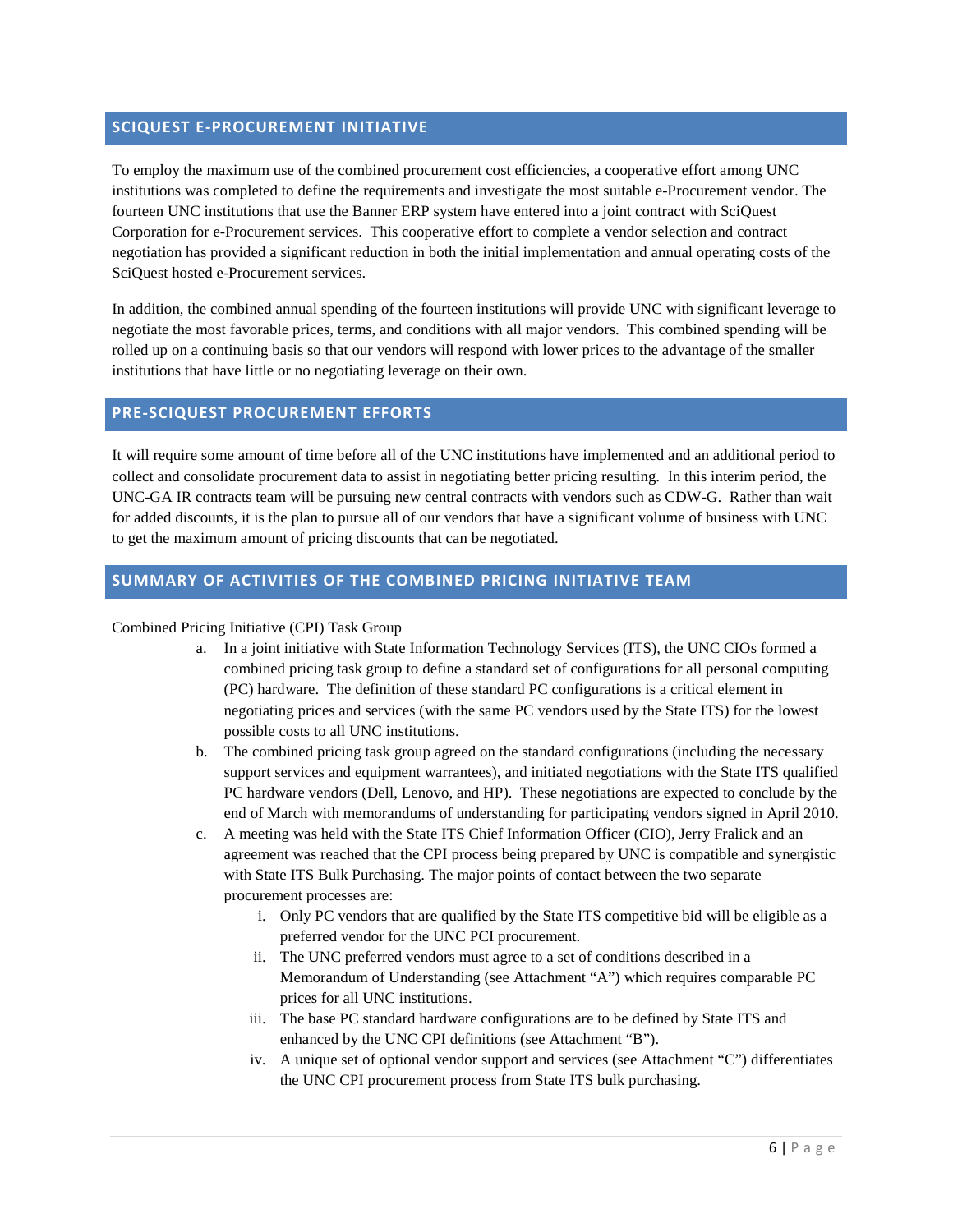- v. The annual awarding of the ITS bulk procurement vendor will coincide with the approval and continuation of the preferred vendors identified in the UNC CPI procurement process.
- d. In conjunction with the SciQuest cooperative mentioned above, the UNC CPI will be coordinate to take advantage of the significant purchasing power of our largest institutions in order to provide cost advantages to our smaller institutions, which could otherwise be required to spend significantly greater amounts.
- e. Immediately upon the conclusion of the initial effort involving only MS/PC machines, State ITS and UNC will work together to expand its Bulk Purchasing and CPI efforts to include other IT infrastructure items such as Apple computers, Printers, and Networking electronics.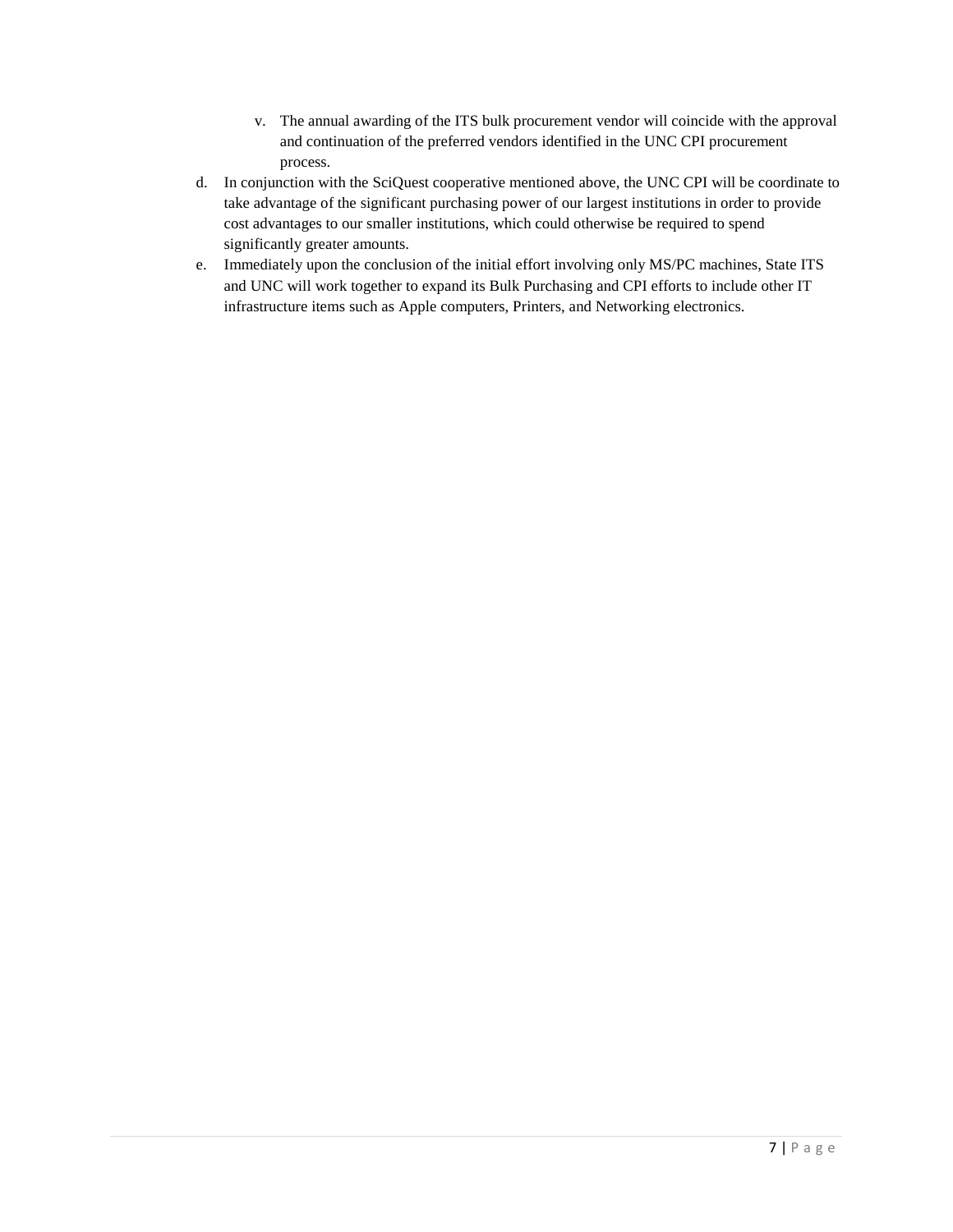#### **Memorandum of Understanding**

#### **An Agreement between the**

#### <span id="page-7-0"></span>**University of North Carolina-General Administration and the** *Vendor*

UNC Combined Pricing Initiative – Preferred Vendor Agreement

This agreement entered into the day of April, 2010 by and between the University of North Carolina, General Administration (UNC-GA) and Vendor Name (vendor).

**Whereas,** UNC-GA has designated *vendor name* as a "preferred vendor" for the sale of Personal Computers (PCs), both the desktop and laptops, for the purpose of providing consistent and low cost prices to the constituent institution of the UNC system.

**Whereas,** the vendor has agreed to all of the terms and conditions defined herein with the understanding that the designation of "preferred vendor" allows the vendor to participate in the UNC-GA Combined Pricing Initiative (CPI) and, in addition, the vendor agrees to provide an online PC Marketplace offering a system-wide price list to all UNC institutions for the standard configurations of PC Desktop and Laptop computers.

Now, therefore, inconsideration of the mutual promises contained herein and other good and valuable considerations, the parties agree to the following:

#### **Pre-qualification**

Under the auspices of the UNC-GA CIO Council and in cooperation with the State of North Carolina Information Technology Service (State ITS), a Combined Pricing Initiative has been inaugurated to investigate and define a process to combine the purchasing power of the entire UNC system and to provide better prices and services for procurement of Personal Computers (PC) both the desktop and the laptop variety. To participate in the CPI a vendor must first be qualified as an approved PC vendor by the Chief Information Officer of the State ITS. This CPI agreement is dependent upon the vendor having first responded with a proposal approved by State ITS as a qualified PC vendor for equipment purchases.

One overarching goal of the UNC Combined Pricing Initiative (CPI) is to utilize the aggregated purchasing power of the UNC system schools to obtain the best possible prices for IT infrastructure purchases and provide these same prices for all UNC institutions regardless of size or location. As a signatory to this agreement vendor agrees, with an exception mentioned in the paragraph labeled as "Exception to Preferred Pricing Method", to offer the same prices and discounts to all UNC institutions and UNC accepted or enrolled students regardless of the number or value of the equipment ordered.

## **PC Marketplace**

Vendor agrees to develop and initiate an online PC Marketplace which must be unique and configurable for each individual UNC institution. The PC Marketplace will allow for authorized UNC procurement agents to order PC equipment from an inventory of standard hardware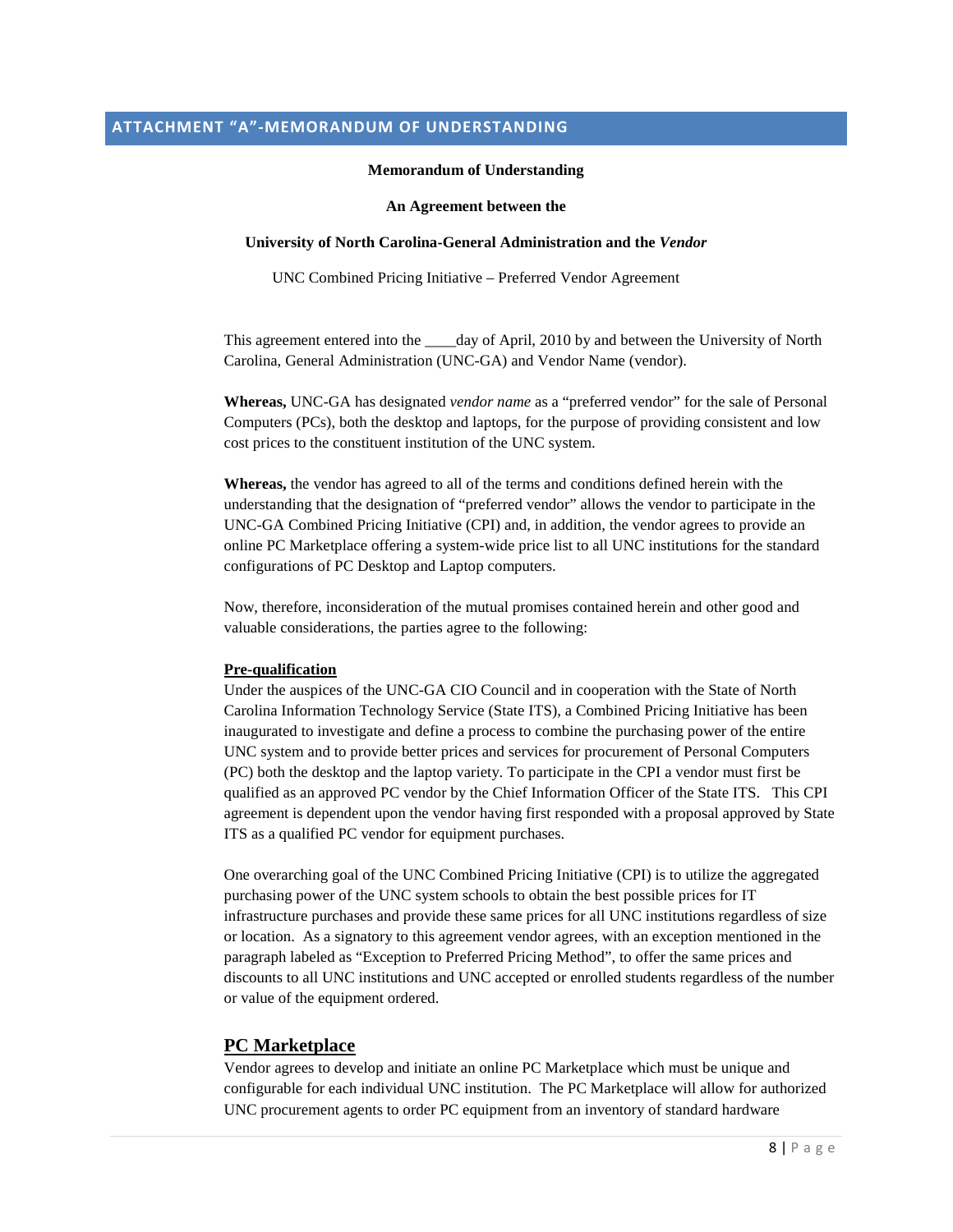configurations. In addition to the standard hardware configurations (see Attachment "A") for desktop and laptop computers, vendor will also offer a list of hardware and software options that can be added to the standard configurations (see Attachment "B").

In addition to the standard hardware PC Marketplace, the vendor will offer the availability of nonstandard machines for specialty use in teaching, learning, and research with comparable discounts. Also, at the discretion of the individual campus, the PC Marketplace could offer hardware not covered by this CPI agreement, such as peripherals, server and networking equipment. This online purchasing service (PC Marketplace) and settlement procedures for payments to the vendor must be compatible and interactive with campus e-Procurement business processes (PeopleSoft and SciQuest compatible).

#### **Campus Specific Service and Support**

UNC has a wide disparity in the size and complexity of its institutions and the "one-size-fits-all" approach to the purchase and support of PC hardware should not be applied at UNC. The procurement and support process employed by UNC Chapel Hill (CH) could be markedly different than the process employed by UNC Ashville (UNCA). Some of the variables in how each institution will choose to procure and service PC hardware include but are not limited to: Length of Warrantee, Insurance (theft and damage), Pre-loaded Images, Spare Parts Inventory, Loaner Machines, etc. In our example, UNC-CH may require a minimum warrantee period of one year as it may find it more cost effective to employ IT staff to service the PC hardware but a smaller school such as UNCA might choose to purchase the maximum warrantee period as it determines it more cost effective for the vendor to service damaged and malfunctioning equipment.

As identified in the Optional Services List (Attachment "C"), the vendor must agree to provide free training and certification services for those UNC institutions that choose to do provide PC hardware maintenance services. In return, to assure that all vendors have equal access to the UNC PC sales, all UNC campuses must allow a vendor to train the hardware maintenance technicians and allow for vendor certification of staff. With the approval of the UNC-GA CIO, a campus may be exempted from this requirement if the labor reimbursement rates of vendor are not competitive with other preferred vendors.

To meet the needs of the large as well as the small UNC institutions, the CPI procurement process is designed to meet the primary objective of providing an identical base purchase price for all institutions. In addition, the process will provide a list of optional services (see Attachment "C") that each institution may choose to include at the provided additional cost. Hence, each campus will determine its own TCO for PC hardware and choose the preferred vendor that offers the most effective and efficient initial price combined with the four year cost of service and support.

## **Vendor Return Policy**

The vendor agrees to a provide UNC institutions with a very flexible equipment return policy. The vendor may offer a more generous arrangement but, at a minimum, UNC institutions must be allowed to return any and all PCs within a 30 day period following delivery for any reason. UNC institutions will be responsible for return shipping charges but will not be charged any form of "restocking fee".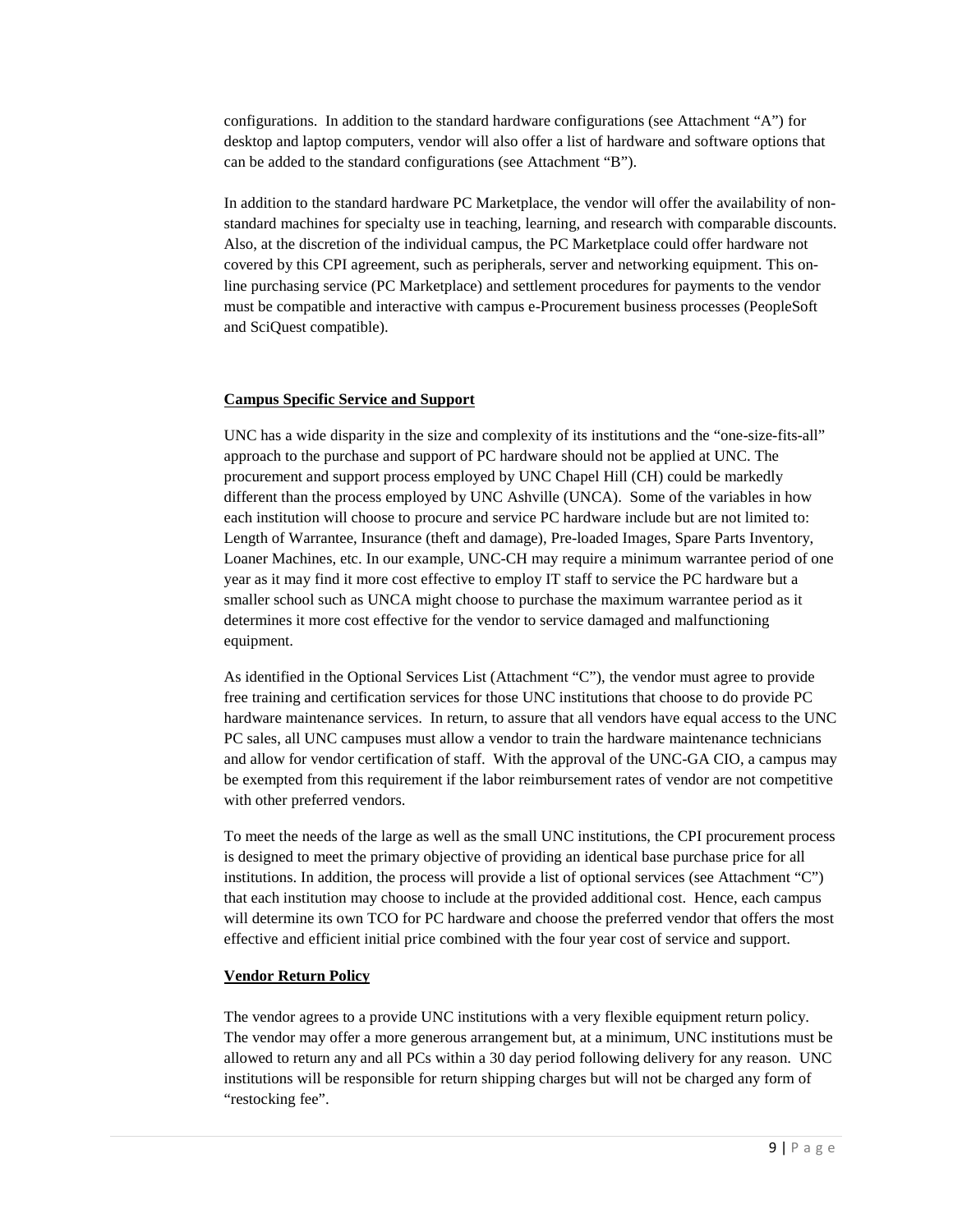#### **Price Schedule and Discounts**

Once yearly, State ITS releases a bulk purchase bid for a set of standard PC hardware configurations and UNC will establish its annual CPI vendor review to coincide with the State ITS competitive bid for PC hardware. The UNC price schedule must be consistent (competitive) with the "winning bid" State ITS prices for similar standard configurations. Due to possible differences in the standard hardware configuration or support services, the UNC price schedule may vary from the State ITS prices. If the UNC price schedule is greater, the vendor must provide an explanation of the reasons for the higher prices and seek the approval of the UNC CIO Council.

Should the vendor's prices not be competitive with the State ITS pricing, the vendor will not automatically be disqualified nor disallowed from participating in the UNC CPI. At the discretion of the UNC-GA CIO, a vendor will be allowed some period of time (grace period) to offer one or more of the standard hardware configurations at a price which is greater than the State ITS competitive bid prices but the vendor will be notified that it is out of compliance with the intent of this MOU and the vendor may be disqualified following the grace period.

#### Same Year Price Reviews

As stated above, vendors will only be required to submit a price schedule once each year but, to maintain a competitive UNC market, vendors will be encouraged to offer reduced prices based on market conditions which result in lower costs. The UNC CIO Council will meet quarterly with its preferred vendors to discuss current market conditions and seek price and configuration adjustments when appropriate.

#### Future Pricing By Vendor

In certain circumstances the vendor will be allowed to quote two prices for any standard configuration. If the vendor is aware that any of the components of a PC (such as an upgraded processor) will become available midway during the current agreement year, the vendor may quote two prices for each standard configuration. The first price would reflect the price quote for the hardware that is currently being sold and, also, corresponds to the State ITS standard configurations. The second price will reflect the known hardware upgrades (such as a more powerful chip set) that will be marketed some months in the future. It should be noted that any actual price or configuration adjustment must be reviewed and approved by the UNC CIO Council.

## Allowable Pricing Methods

As stated above, the annual target price for each standard hardware configuration is the corresponding winning bid price for the State ITS configurations. The actual price for each UNC standard configuration may be quoted either as an absolute dollar amount or a percentage discount off the published list price for the standard hardware configurations. All mid-year adjustments must be approved by the CIO Council and there is a commitment by UNC that it will view all vendor requests in a fair manner and not withhold a price adjustment without good cause.

For a mid-year upward adjustment to the price of a PC, if quoted as a percentage off list, the vendor will be required to demonstrate to UNC that the standard list price for the hardware or service item has increased for all. For an upward adjustment to a price quoted as an absolute dollar amount, the vendor will be required to demonstrate that the average market price published by the IDC market analysis for sales to higher education has increased by an equal or greater dollar value.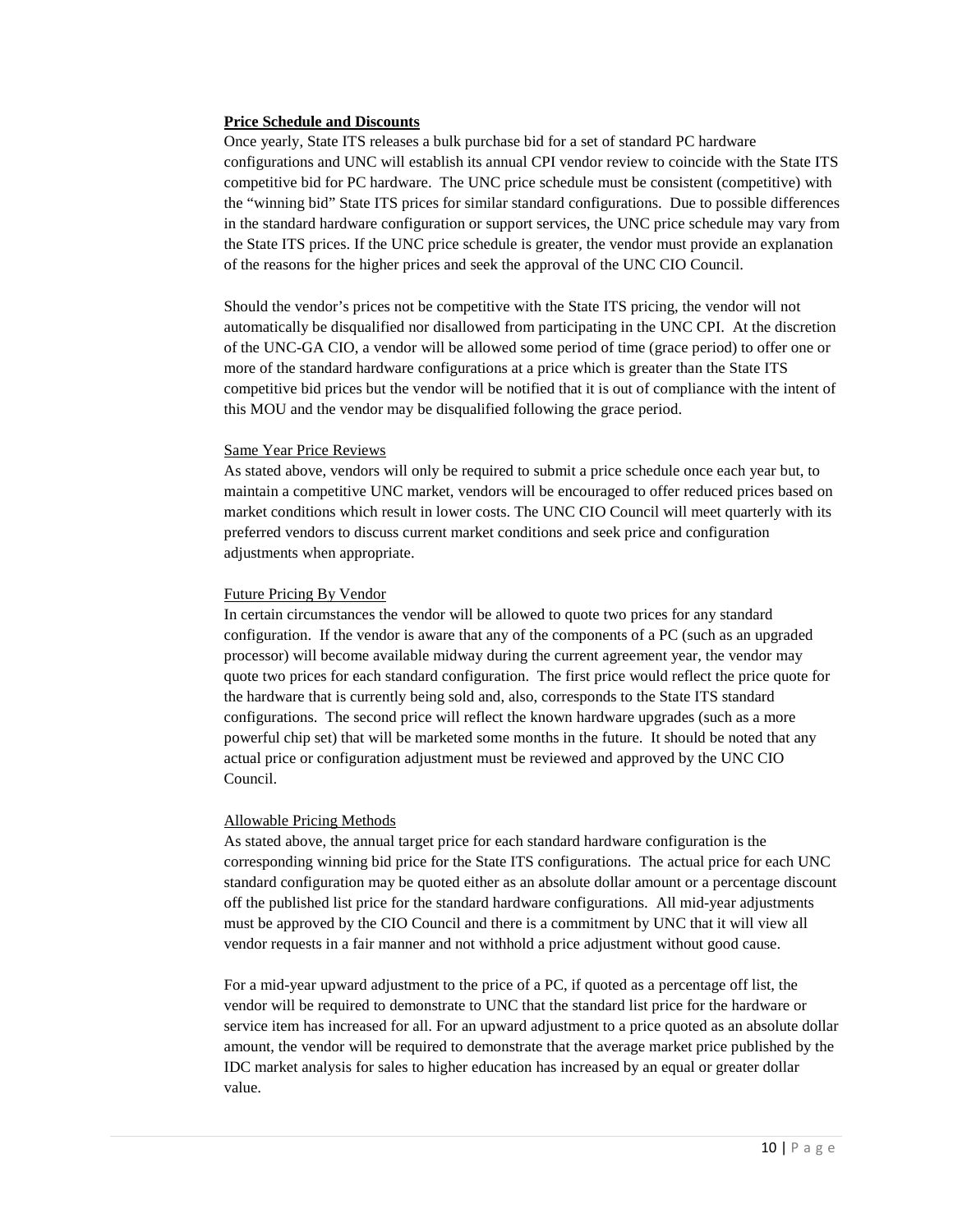#### Exception to Allowable Pricing Methods

As stated above, one allowable method for pricing is a quoted percent discount off list price and this method will apply both to the standard configuration models and the list of equipment options. In addition, the vendor must offer a set of optional services and support items, such as a 3 year or 4 year equipment warranty. The price quote for optional services (see Appendix B, UNC Combined Pricing Services List) should be quoted as an absolute dollar amount.

## **Student Pricing**

UNC will be able to offer the same base prices to students for whatever configuration the campuses may decide to offer students. The primary factor differentiating University environments from relatively homogenous, administrative computing environments is a student population that vastly outnumbers faculty and staff. When pricing computer models, afterbusiness day hours of support for students must be considered when calculating costs.

While student computing requirements for performance, durability and longevity may be higher than the same requirements for faculty and staff, administrators can realize larger discount rates and achieve efficiencies in direct support costs by offering the same computer models and support to all three user groups. Costs savings where they have the most impact, in the cost of IT support and reduced downtime for faculty, staff and students would not otherwise be achievable had the needs of faculty, staff and students been considered separately.

## Price Guarantee for Personal Sales to Students, Faculty and Staff

The vendor will offer the same standard configurations and base prices for private sales to individuals (faculty, staff and student). The vendor, with approval of the CIO Council, may charge a small fee for PC sales to individuals to cover the cost of credit card charges and added processing fees related to the sale.

## Prices for Standard Hardware Configurations at One-time Special Promotion

The vendor will be allowed the flexibility to offer lower prices for purchases of standard PC hardware to a specific campus, if the PC purchase is bundled with the acquisition of other equipment such as application servers, storage arrays, processor blades, etc. Any special promotions must be reviewed and approved by the UNC-GA CIO who will be allowed to survey the other UNC institutions that may also be interested in participating in the bundled purchase of equipment and or services. Otherwise, the vendor will not be required to offer this lower one time price to other UNC institutions.

Any time-limited promotional price offers that are not bundled with other purchases must be made equally available to all UNC system campuses, and the reduce pricing must appear in the PC Marketplace. The UNC-GA CIO will also notify all preferred vendors participating in the PC Marketplace that one-time special pricing has been offered by another vendor.

## **Reporting Requirements**

Vendor must provide a monthly summary of all PC purchases by campus and the average price paid for the machine in every standard configuration category. UNC-GA and vendor will design both the format and means of delivery for this monthly sales report.

- i. The report must also contain the purchases of PC not included in the Standard Hardware Configurations list as exceptions.
- ii. Attached is an example of a spreadsheet prepared by State ITS to report actual purchasing results which is similar to that which is required by UNC-GA.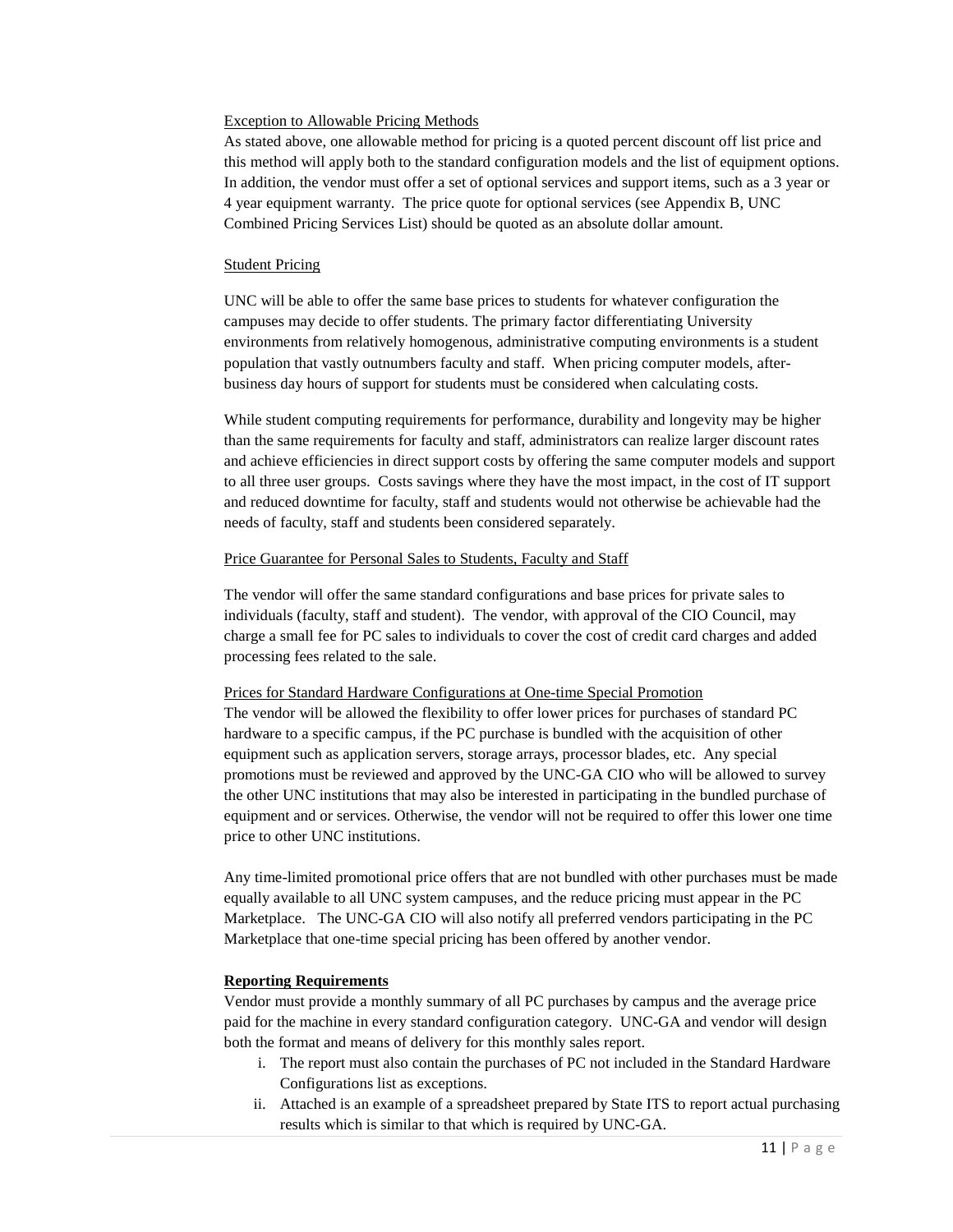iii. UNC-GA requests that the vendor provide this report by the fifteenth day following the close of the reporting month and the report should be submitted as an MS/Excel spreadsheet.

Vendors must also work with each campus to ensure they receive in a timely manner reports adequate to meet their operational and other internal reporting needs.

## **Other Terms**

This MOU will be in effect for one year from the date listed in the first paragraph. UNC-GA can, at its own discretion, negate the terms of this understanding if it is determined that the vendor is not in compliance with the terms and conditions. The vendor must renew its qualification each year or any period deemed appropriate by State ITS procurement policies.

## **Authority**

Each party hereby represents and warrants to the other that it has the requisite authority to enter into and be bound by this Agreement, that entry into this Agreement and any Attachments has been duly authorized and executed by all necessary action, and that entry into this Agreement does not violate any laws, rules or regulations which govern it or any agreements by which it is bound.

| University of North Carolina  | Vendor |
|-------------------------------|--------|
| <b>General Administration</b> |        |
| Name:                         | Name:  |
| Title:                        | Title: |
| Date:                         | Date:  |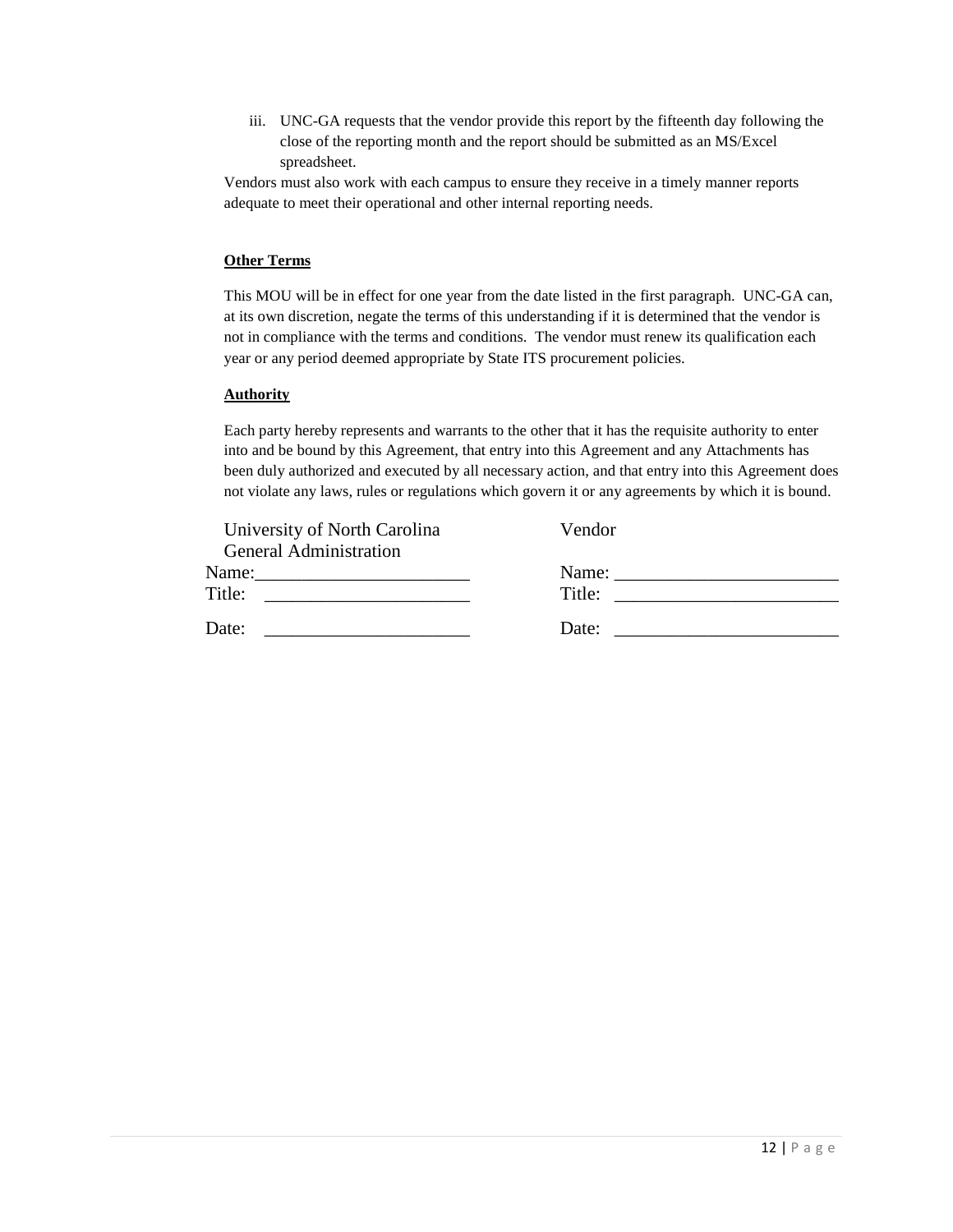# <span id="page-12-0"></span>**ATTACHMENT "B"- DESKTOP RECOMMENDATIONS**

UNC Task Group: Desktop Recommendations (Updated 3-22-10)

Note: These are the minimum specifications that will be accepted.

|                         | <b>Basic Desktop</b>                                                                                                                                                                                              | Mid-level<br><b>Desktop</b>                                                                                                                                                                                                                             | <b>High-end</b><br><b>Desktop</b>                                                                                                                                                                                                         | <b>Comment</b>                                                                                                                                                                                                           |  |
|-------------------------|-------------------------------------------------------------------------------------------------------------------------------------------------------------------------------------------------------------------|---------------------------------------------------------------------------------------------------------------------------------------------------------------------------------------------------------------------------------------------------------|-------------------------------------------------------------------------------------------------------------------------------------------------------------------------------------------------------------------------------------------|--------------------------------------------------------------------------------------------------------------------------------------------------------------------------------------------------------------------------|--|
| Type                    | <b>Business class</b><br>desktop. EPEAT<br>Gold. Energy Star<br>compliant.<br>Guaranteed model<br>availability 12<br>months from the<br>time of award:<br>replacement<br>components for 4<br>yrs (no alternates). | Business class or<br>higher desktop.<br><b>EPEAT Gold and</b><br><b>Energy Star</b><br>compliant<br>(preferred).<br>Guaranteed model<br>availability 12<br>months from the<br>time of award:<br>replacement<br>components for 4<br>yrs (no alternates). | <b>Business class</b><br>desktop. EPEAT<br>Gold and Energy<br>Star compliant<br>(preferred).<br>Guaranteed<br>model availability<br>12 months from<br>the time of<br>award:<br>replacement<br>components for 4<br>yrs (no<br>alternates). | The "eco" friendly<br>model (EPEAT<br>Gold, Energy<br>Star compliant) is<br>estimated to save<br>$\sim$ \$20/yr per<br>computer in<br>energy costs.<br>*See end of table<br>for intended user<br>base for each<br>model. |  |
| Processor               | Minimum Intel Core<br>2 Duo E8xxx (3.06<br>GHz, 1333 MHz<br>FSB, 6 MB L2<br>Cache); OR Intel<br>Core i3 (preferred)                                                                                               | Minimum Intel<br>Core 2 Quad<br>E8xxx (2.66 GHz,<br>1333 MHz FSB, 4<br>MB L2 Cache); OR<br>Intel Core i5 520<br>(preferred)                                                                                                                             | Minimum Intel<br>Core 2 Quad<br>Q9xxx (3.0 GHz,<br>1333 MHz FSB,<br>12 MB L2<br>Cache); or Intel<br>Core i7<br>(preferred)                                                                                                                | These are<br>minimum<br>specifications.                                                                                                                                                                                  |  |
| Video                   | Integrated or 128<br>MB. Supports Dual<br>Monitors.<br>Required<br>Connection Types:<br>DVI and VGA.<br>Additional<br><b>Connection Types</b><br>(if available):<br>Display Port and<br>TV Out                    | 256 MB (non-<br>shared). Supports<br>Dual Monitors.<br>Required<br><b>Connection Types:</b><br>DVI and VGA.<br>Additional<br><b>Connection Types</b><br>(if available):<br>Display Port and<br>TV Out                                                   | 512 MB (non-<br>shared).<br><b>Supports Dual</b><br>Monitors.<br>Required<br>Connection<br>Types: DVI and<br>VGA. Additional<br>Connection<br>Types (if<br>available):<br>Display Port and<br>TV Out                                      | Options available<br>These are<br>minimum<br>specifications.                                                                                                                                                             |  |
| Cables /<br>Connectors  | Includes Y-<br>adapters and/or<br>other connectors<br>as necessary to<br>support dual<br>monitor<br>configuration DVI<br>and VGA                                                                                  | Includes Y-<br>adapters and/or<br>other connectors<br>as necessary to<br>support dual<br>monitor<br>configuration DVI<br>and VGA                                                                                                                        | Includes Y-<br>adapters and/or<br>other connectors<br>as necessary to<br>support dual<br>monitor<br>configuration DVI<br>and VGA                                                                                                          | Need connectors<br>for dual DVI if<br>that option is<br>selected (see<br>options list).                                                                                                                                  |  |
| <b>Hard Drive</b>       | 160 GB SATA 3<br>GB/s 7200 RPM                                                                                                                                                                                    | 250 GB SATA 3<br>GB/s 7200 RPM                                                                                                                                                                                                                          | 500 GB SATA 3<br>GB/s 7200 RPM                                                                                                                                                                                                            | Options available                                                                                                                                                                                                        |  |
| Floppy<br><b>Drive</b>  | None                                                                                                                                                                                                              | None                                                                                                                                                                                                                                                    | None                                                                                                                                                                                                                                      | Options available                                                                                                                                                                                                        |  |
| Optical<br><b>Drive</b> | 16X DVD +/- RW                                                                                                                                                                                                    | 16X DVD +/- RW                                                                                                                                                                                                                                          | 16X DVD +/- RW                                                                                                                                                                                                                            | Options available                                                                                                                                                                                                        |  |
| <b>PCI Slots</b>        | One open PCIe<br>slot                                                                                                                                                                                             | Two open PCIe<br>slots                                                                                                                                                                                                                                  | Two open PCIe<br>slots                                                                                                                                                                                                                    |                                                                                                                                                                                                                          |  |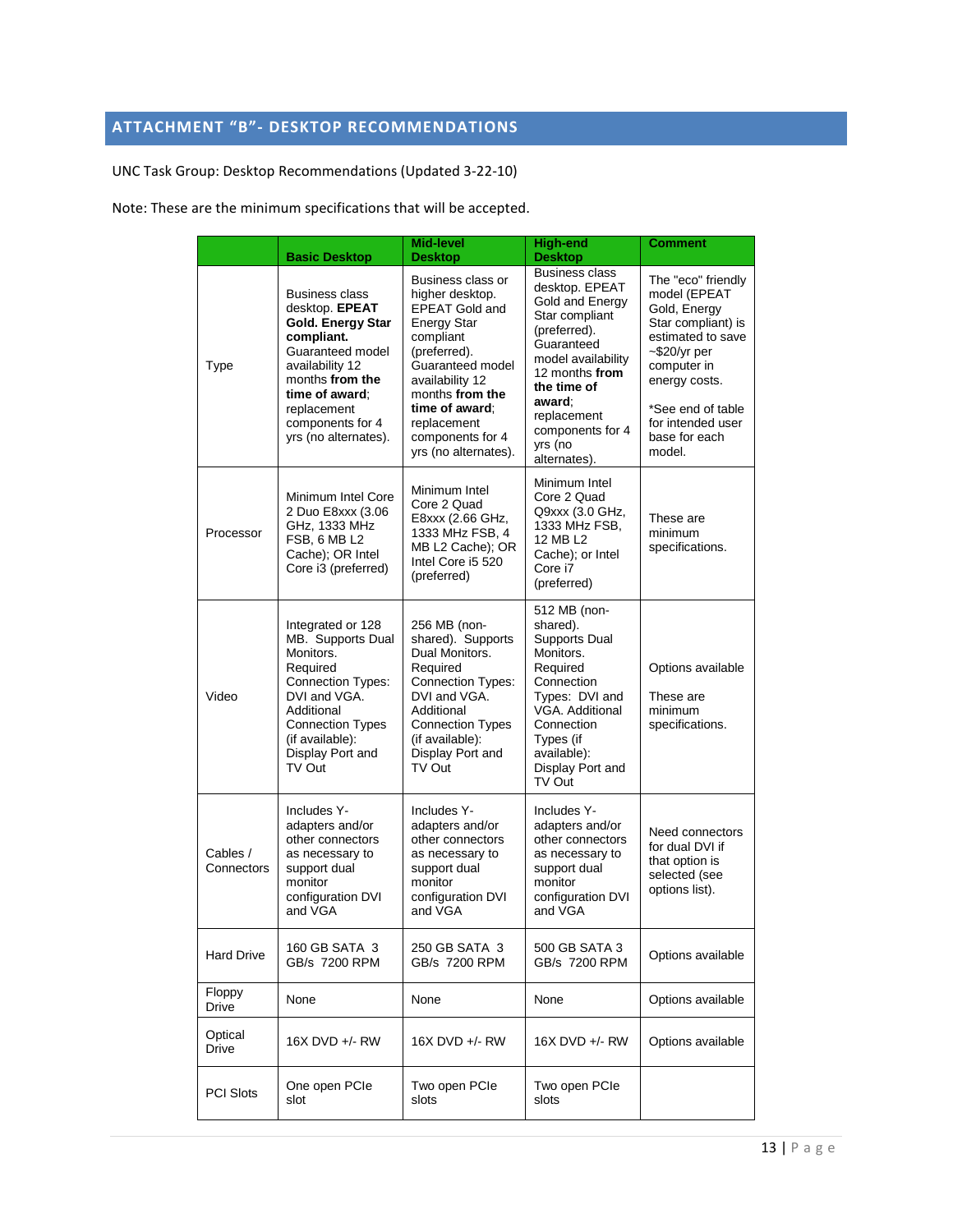|                                 | <b>Basic Desktop</b>                                                                                                                 | Mid-level<br><b>Desktop</b>                                                                                                          | <b>High-end</b><br><b>Desktop</b>                                                                                                       | Comment                                                                                                                                                                 |  |
|---------------------------------|--------------------------------------------------------------------------------------------------------------------------------------|--------------------------------------------------------------------------------------------------------------------------------------|-----------------------------------------------------------------------------------------------------------------------------------------|-------------------------------------------------------------------------------------------------------------------------------------------------------------------------|--|
| <b>USB Ports</b>                | Minimum Five (5)<br>Total: Two (2) in<br>Front, Three (3) in<br>Back USB v2.0; at<br>least 1<br>USB/eSATA<br>combo port<br>preferred | Minimum Five (5)<br>Total: Two (2) in<br>Front, Three (3) in<br>Back USB v2.0; at<br>least 1<br>USB/eSATA<br>combo port<br>preferred | Minimum Five (5)<br>Total: Two (2) in<br>Front, Three (3)<br>in Back USB<br>$v2.0$ ; at least 1<br>USB/eSATA<br>combo port<br>preferred |                                                                                                                                                                         |  |
| Operating<br>System<br>Software | Lowest Cost<br>Windows OEM<br>license - no media                                                                                     | Lowest Cost<br>Windows OEM<br>license - no media                                                                                     | Lowest Cost<br>Windows OEM<br>license - no<br>media                                                                                     | Options<br>available. For<br>some campuses.<br>Microsoft<br>Campus<br>Agreement<br>covers upgrade<br>to campus-<br>selected<br>Windows OS<br>(XP, Vista,<br>Windows 7). |  |
| Integrated<br>NIC               | <b>Integrated Gigabit</b><br>Ethernet<br>$(10, 100, 1000)$ ,<br>Wake on LAN                                                          | Integrated Gigabit<br>Ethernet<br>$(10, 100, 1000)$ ,<br>Wake on LAN                                                                 | Integrated<br><b>Gigabit Ethernet</b><br>(10, 100, 1000),<br>Wake on LAN                                                                |                                                                                                                                                                         |  |
| Keyboard                        | Full-sized USB<br>keyboard                                                                                                           | <b>Full-sized USB</b><br>keyboard                                                                                                    | Full-sized USB<br>keyboard                                                                                                              |                                                                                                                                                                         |  |
| Mouse                           | USB, 2-button,<br>Optical mouse with<br>scroll                                                                                       | USB, 2-button,<br>Optical mouse with<br>scroll                                                                                       | USB, 2-button,<br>Optical mouse<br>with scroll                                                                                          | Options available                                                                                                                                                       |  |
| Audio                           | Internal 16-Bit<br>Stereo                                                                                                            | Internal 16-Bit<br>Stereo                                                                                                            | Internal 16-Bit<br>Stereo                                                                                                               |                                                                                                                                                                         |  |
| Resource<br>CD                  | None                                                                                                                                 | None                                                                                                                                 | None                                                                                                                                    |                                                                                                                                                                         |  |
| Modem                           | None                                                                                                                                 | None                                                                                                                                 | None                                                                                                                                    | Note: Purchase<br>external modem<br>separately if<br>needed.                                                                                                            |  |
| Expansion<br>Bay(s)             | None Required                                                                                                                        | One (1) available -<br>for minitower form<br>factor                                                                                  | One (1) available<br>- for minitower<br>form factor                                                                                     |                                                                                                                                                                         |  |
| Form<br>Factor                  | Small Desktop                                                                                                                        | Multiple form<br>factors should be<br>offered                                                                                        | Multiple form<br>factors should be<br>offered                                                                                           | Campuses may<br>choose to<br>standardize on a<br>form factor (e.g.,<br>small desktop,<br>mini-tower).                                                                   |  |
| Hardware<br>Warranty            | 3 Year with 4th<br>Year Option; OR 4<br>Year Standard (see<br>comments)                                                              | 3 Year with 4th<br>Year Option; OR 4<br>Year Standard<br>(see comments)                                                              | 3 Year with 4th<br>Year Option; OR<br>4 Year Standard<br>(see comments)                                                                 | Vendors should<br>price both ways.<br>See service list<br>for more<br>information.                                                                                      |  |
| Keep Hard<br>Drive              | Optional - 3 or 4<br>years                                                                                                           | Optional - 3 or 4<br>years                                                                                                           | Optional - 3 or 4<br>years                                                                                                              | See Service List                                                                                                                                                        |  |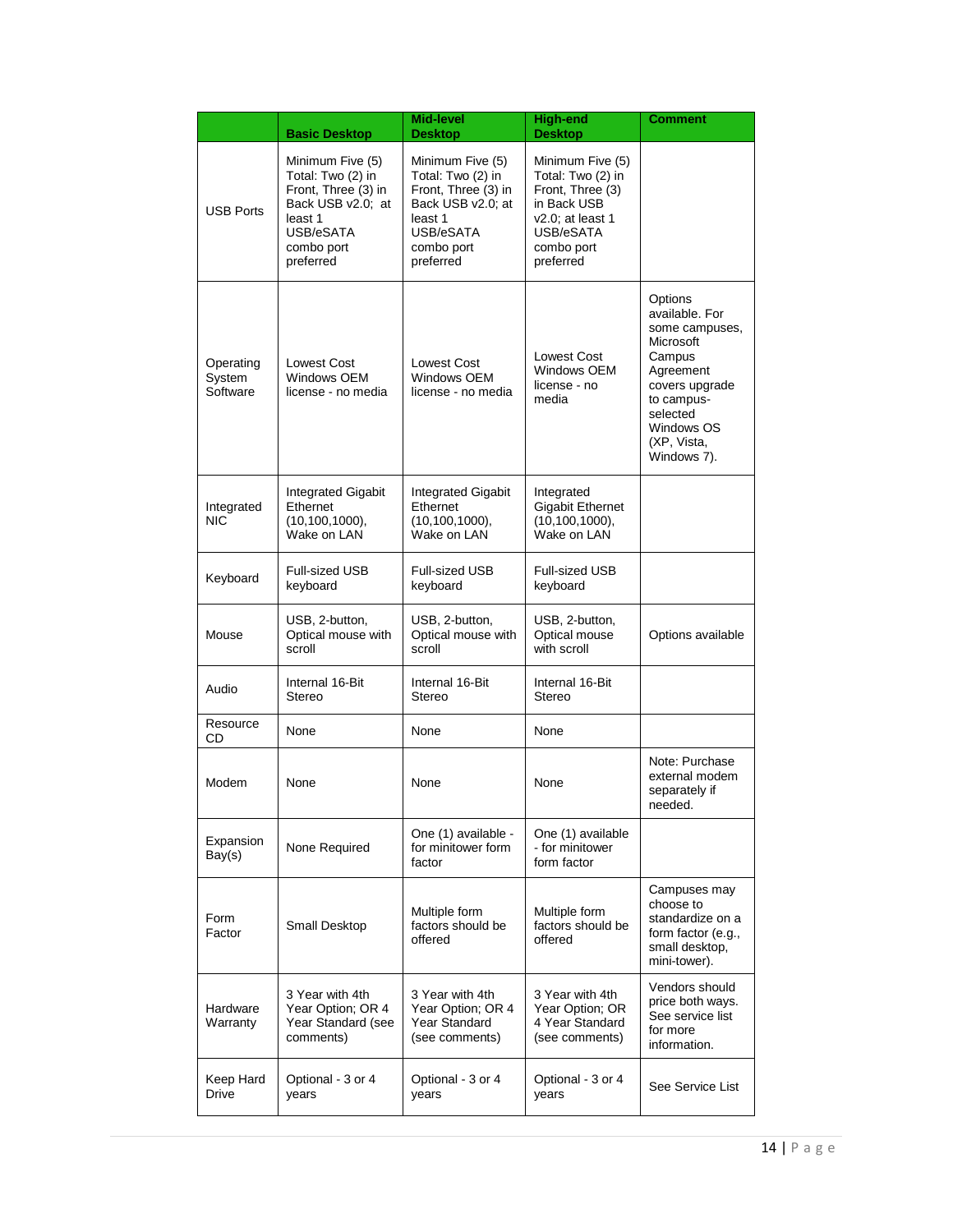|                                | <b>Basic Desktop</b> | <b>Mid-level</b><br><b>Desktop</b> | <b>High-end</b><br><b>Desktop</b> | <b>Comment</b>                                                              |
|--------------------------------|----------------------|------------------------------------|-----------------------------------|-----------------------------------------------------------------------------|
| Service<br>and<br>Support      | Optional             | Optional                           | Optional                          | See service list -<br>vendors should<br>list available<br>choices and price |
| Integrated<br><b>Bluetooth</b> | None                 | None                               | None                              | Options available<br>- external<br>adapter                                  |
| Estimated<br>Pricing:          |                      |                                    |                                   | TBD pending<br>vendor<br>discussions                                        |

\*Intended User Base:

Basic Desktop - intended to meet basic needs such as those of administrative users who primarily rely on Office, web-based applications/on-line processing, and other basic computing requirements. Mid-level - intended to meet the needs of administrative users whose requirements exceed those of the basic desktop, and of nontechnical faculty (i.e., those not in engineering and scientific fields and those that do not require intensive graphics/multi-media processing or calculation power). High-end - intended to meet the highest level computing needs that can be addressed within the standard recommendations. Some users with highly specialized needs will need to follow their campus exception process for non-standard purchases.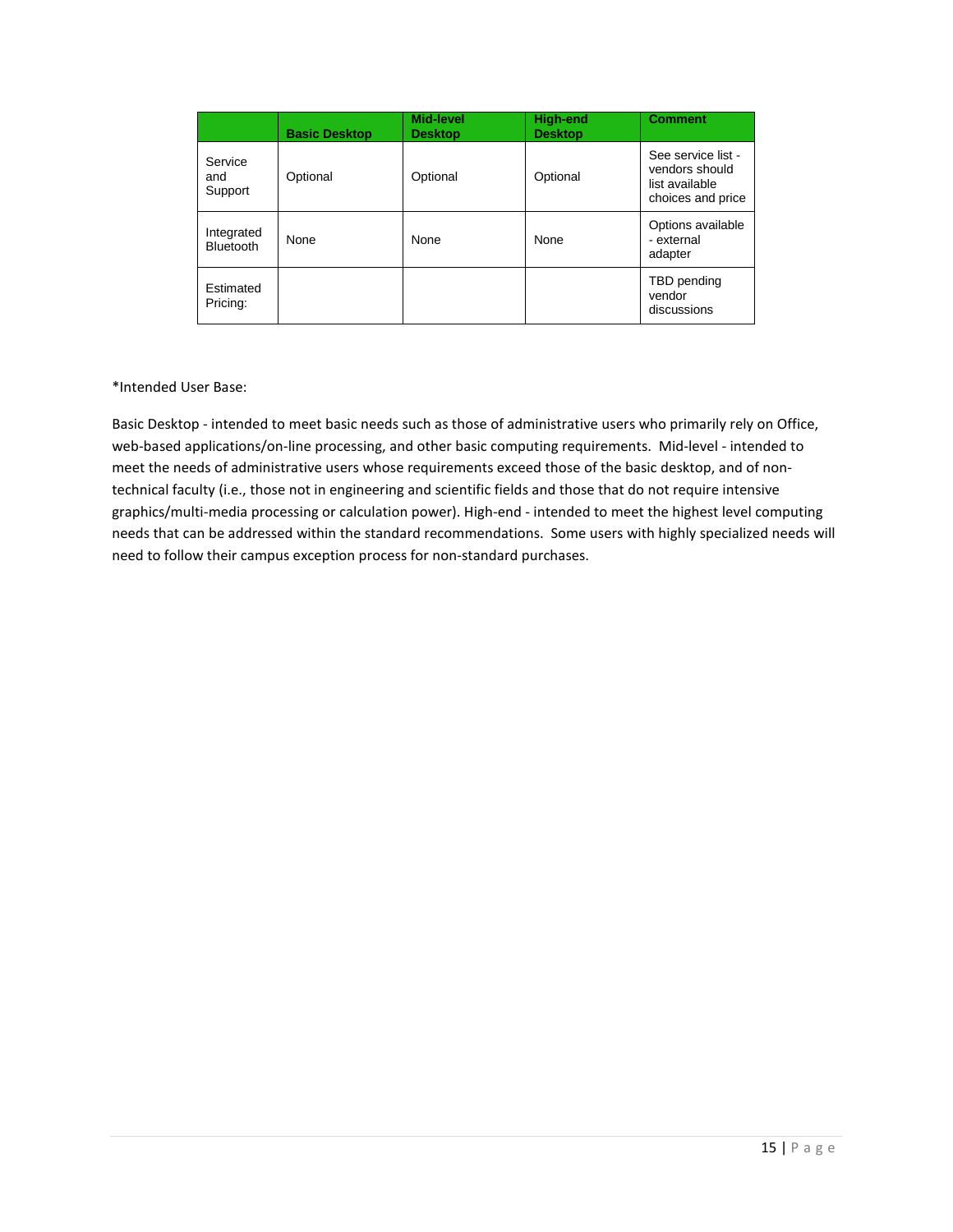# <span id="page-15-0"></span>**ATTACHMENT "C"-SERVICE RECOMMENDATIONS**

UNC Combined Pricing Task Group: Services List (Updated 3-22-10)

Service Recommendations:

| <b>Service</b>          | Recommendation                                                                                                  | <b>Notes</b> |
|-------------------------|-----------------------------------------------------------------------------------------------------------------|--------------|
| Warranty                | Vendors to provide pricing (1) if all institutions have a 4                                                     |              |
|                         | year standard warranty, and (2) if campuses are given a                                                         |              |
|                         | choice in which some select 4 year standard and other                                                           |              |
|                         | select 3 year standard with a 4th year option.                                                                  |              |
| Rebate                  | Need terms that allow institutions to determine whether                                                         |              |
|                         | they receive a rebate (e.g., for a campus service fee) and                                                      |              |
|                         | set the amount of the rebate (within reasonable limits).                                                        |              |
|                         | Cost should not be included in the vendor bid prices.                                                           |              |
| Pre-load Campus-        | Option must be available from the vendor. Vendors to                                                            |              |
| specific Image          | provide pricing (1) if all institutions use vendor image                                                        |              |
| (prior to delivery      | pre-load and (2) if this is an optional service that                                                            |              |
| to campus)              | institutions may select to purchase. Each campus would                                                          |              |
|                         | have its own software load and some may have multiple                                                           |              |
|                         | images (e.g., student vs. faculty/staff, school/dept                                                            |              |
|                         | specific). Institutions with Windows upgrade rights under                                                       |              |
|                         | the Microsoft Campus Agreement should be charged for                                                            |              |
|                         | the lowest cost version of the Windows OEM license                                                              |              |
|                         | (e.g., Vista Home Basic) even if the image provided for                                                         |              |
|                         | vendor pre-load includes an upgraded version of                                                                 |              |
|                         | Windows.                                                                                                        |              |
| Authorized              | Option for the institution to become a warranty service                                                         |              |
| <b>Warranty Service</b> | provider for its constituents must be available from the                                                        |              |
| Provider                | vendor. For institutions that provide warranty repair                                                           |              |
|                         | work on-site, terms should include free training and<br>certifications for a specified number of staff based on |              |
|                         | campus size. Agreement must allow for multiple                                                                  |              |
|                         | reimbursements on the same machine within a 30 day                                                              |              |
|                         | period.                                                                                                         |              |
| <b>Spare Parts</b>      | Agreement should offer a spare parts solution for                                                               |              |
| Inventory               | Universities providing on-site warranty repairs.                                                                |              |
|                         |                                                                                                                 |              |
| Loaner Machines         | Receipt of loaner machines should be an option to be                                                            |              |
|                         | selected by the institution. Vendors must address                                                               |              |
|                         | supplying x loaner machines per 100 units sold as part of                                                       |              |
|                         | the contract negotiations, and must report impact on                                                            |              |
|                         | pricing.                                                                                                        |              |
| Cross Ship              | Must be included in contract.                                                                                   |              |
| Arrangement             |                                                                                                                 |              |
| Service & Support       | Should be an option to be selected by the institution.                                                          |              |
|                         | Vendors should provide details and pricing of available                                                         |              |
|                         | options (e.g., depot, enhanced 24x7, next day onsite,                                                           |              |
|                         | end-user technical support, enhanced/expedited support                                                          |              |
|                         | for IT staff). Options for student support should be                                                            |              |
|                         | presented.                                                                                                      |              |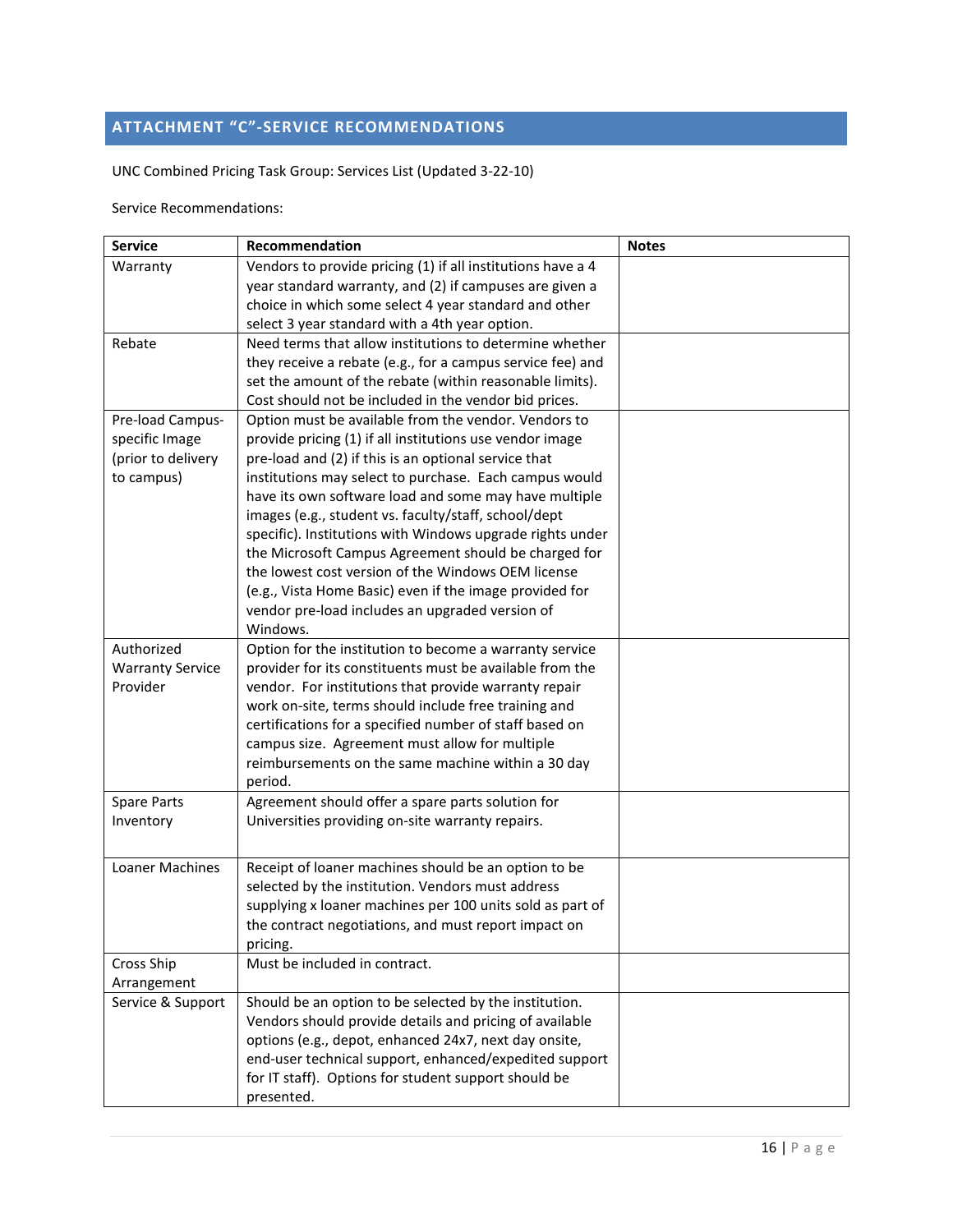| <b>Service</b>             | Recommendation                                             | <b>Notes</b> |
|----------------------------|------------------------------------------------------------|--------------|
| Accidental                 | Should be an option to be selected by the institution.     |              |
| Damage                     | Campuses should be allowed to require if desired (e.g.,    |              |
|                            | some may require for students only).                       |              |
| Insurance                  | This may be a third-party option. Vendors should           |              |
| <b>Protection Against</b>  | describe any of their offerings.                           |              |
| Theft                      |                                                            |              |
| <b>Anti-theft Services</b> | This may be a third-party option. Vendors should           |              |
|                            | describe any of their offerings (e.g., Computrace or       |              |
|                            | similar offering).                                         |              |
| Intel Vpro                 | Vendors should provide pricing for including Intel Vpro    |              |
| Technology                 | with each machine, if available.                           |              |
| <b>Asset Reports</b>       | Provide pricing for vendor-provided Asset Report (e.g.,    |              |
|                            | machine model, serial # and PO #) provided electronically  |              |
|                            | when the machine leaves the factory.                       |              |
| Tag and Label              | Provide pricing for vendor to pre-tag equipment prior to   |              |
| Service                    | shipment with campus-specified tag content (e.g., PO #,    |              |
|                            | date of purchase, MAC address, barcode).                   |              |
| <b>Delivery Service</b>    | Vendor to provide for delivery service options (e.g.,      |              |
| Options                    | inside delivery, advance delivery notice, inner office     |              |
|                            | distribution).                                             |              |
| Vendor Managed             | Vendors to provide costing on options for installation     |              |
| Installation               | services.                                                  |              |
| Services                   |                                                            |              |
| Encryption                 | Vendors should describe their offerings for encryption     |              |
| Solutions                  | solutions.                                                 |              |
| Guaranteed                 | Should be specified in the contract. This would be for the |              |
| Discounts for              | purchase of models that go through the campus              |              |
| Non-Standard               | exception process.                                         |              |
| Models                     |                                                            |              |
| Guaranteed                 | Should be specified in the contract.                       |              |
| Discounts for              |                                                            |              |
| Options &                  |                                                            |              |
| Peripherals                |                                                            |              |